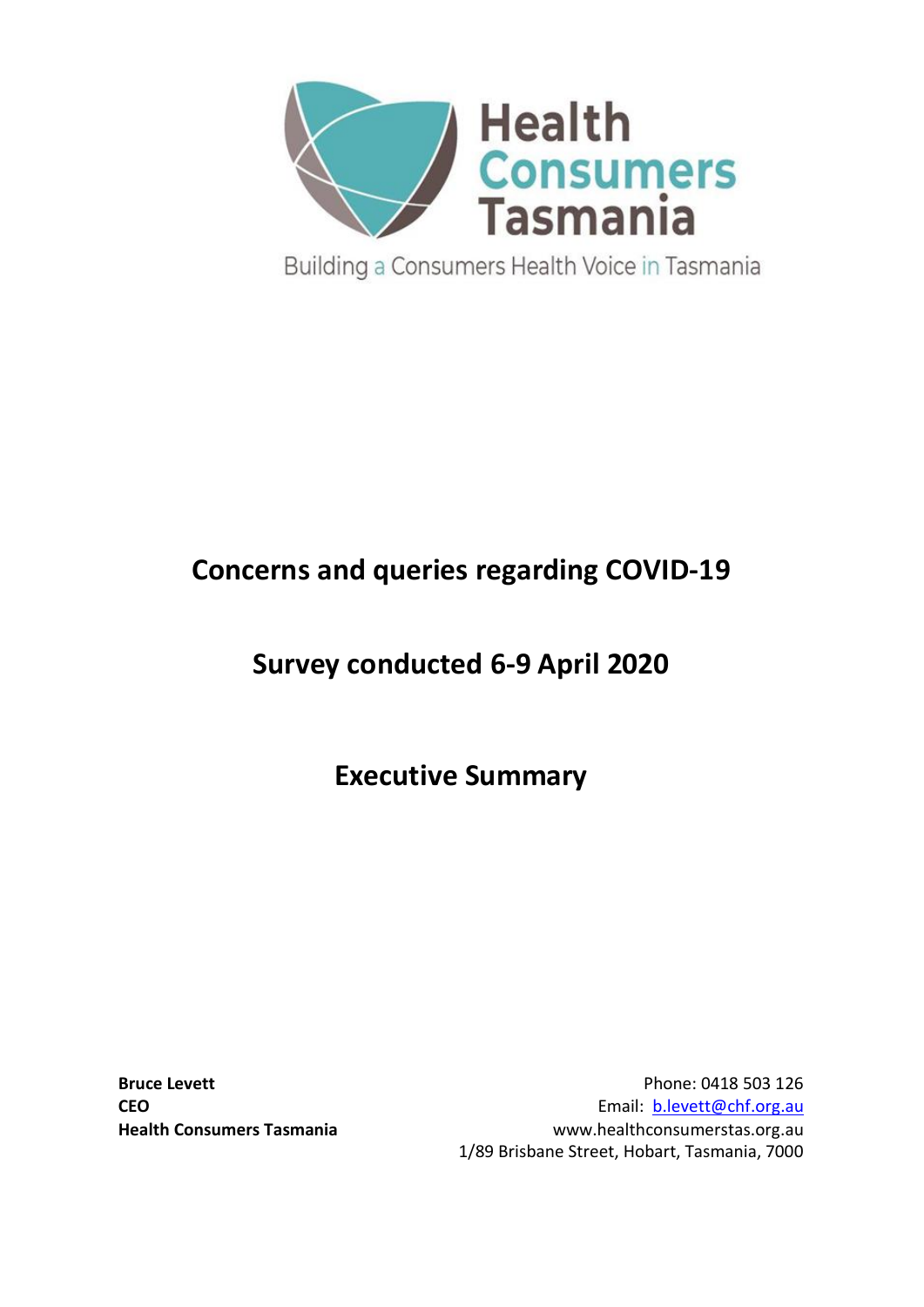#### **Executive Summary**

From 6 to 9 April 2020 Health Consumers Tasmania conducted a survey into Tasmanians concerns and queries about COVID-19.

The survey was distributed through Health Consumers Tasmania stakeholders and networks, comprising patients, carers, health consumer representatives, community volunteers and workers, and health service employees.

A total of 323 people responded to an on-line survey.

We thank members of our Consumer Reference Group for assisting in survey design and advertising.

The attached report, prepared by Dr Susan Banks (UTAS), Dr Brendan Churchill (UMelb) and Dr Jack Leggett (UQ) provides important insights into the attitudes and concerns of Tasmanians as they experienced the first 100 reported infections from the COVID-19 pandemic.

Key conclusions are tabled below:

- $\Box$  On the whole. Tasmanians feel safe.
	- o Nearly two thirds (63%) felt safe or very safe
		- Reflecting this was a general theme supporting our State leaders in making quick and difficult decisions
	- o Of concern
		- 1 in 5 (19.6%) indicated that they did not feel safe
		- and a similar number (17.0%) didn't know
		- younger people (aged 18-34) felt the least safe of the age groups
		- those people with a pre-existing health condition or a disability also felt much less safe.
- $\Box$  The matter of how treatment would be prioritised was also raised in the survey across several questions – although the numbers were low. This concern or "sense of safety" is an ethical issue that was raised mostly by those with a disability, chronic illness or who are older. They have raised concerns that access to health support may be denied if the number of those who are infected exceeds the number of emergency beds / ventilators.
- $\Box$  Nearly one third of Tasmanians indicated they would not go to see their GP or a doctor if they became sick or needed ongoing treatment as they normally would over the next two weeks. A significant proportion of those surveyed did not appear to be aware of the new steps GP's and pharmacists were taking through telehealth initiatives.
	- o 43.8% indicated they would go to see their GP or doctor as per normal
	- $\circ$  26.3% indicated they would phone and use telehealth if that option was available, but not visit a doctor in person
	- $\circ$  30% indicated they would no longer seek medical treatment as they were concerned with contagion risk, were purposely delaying all non-emergency treatment or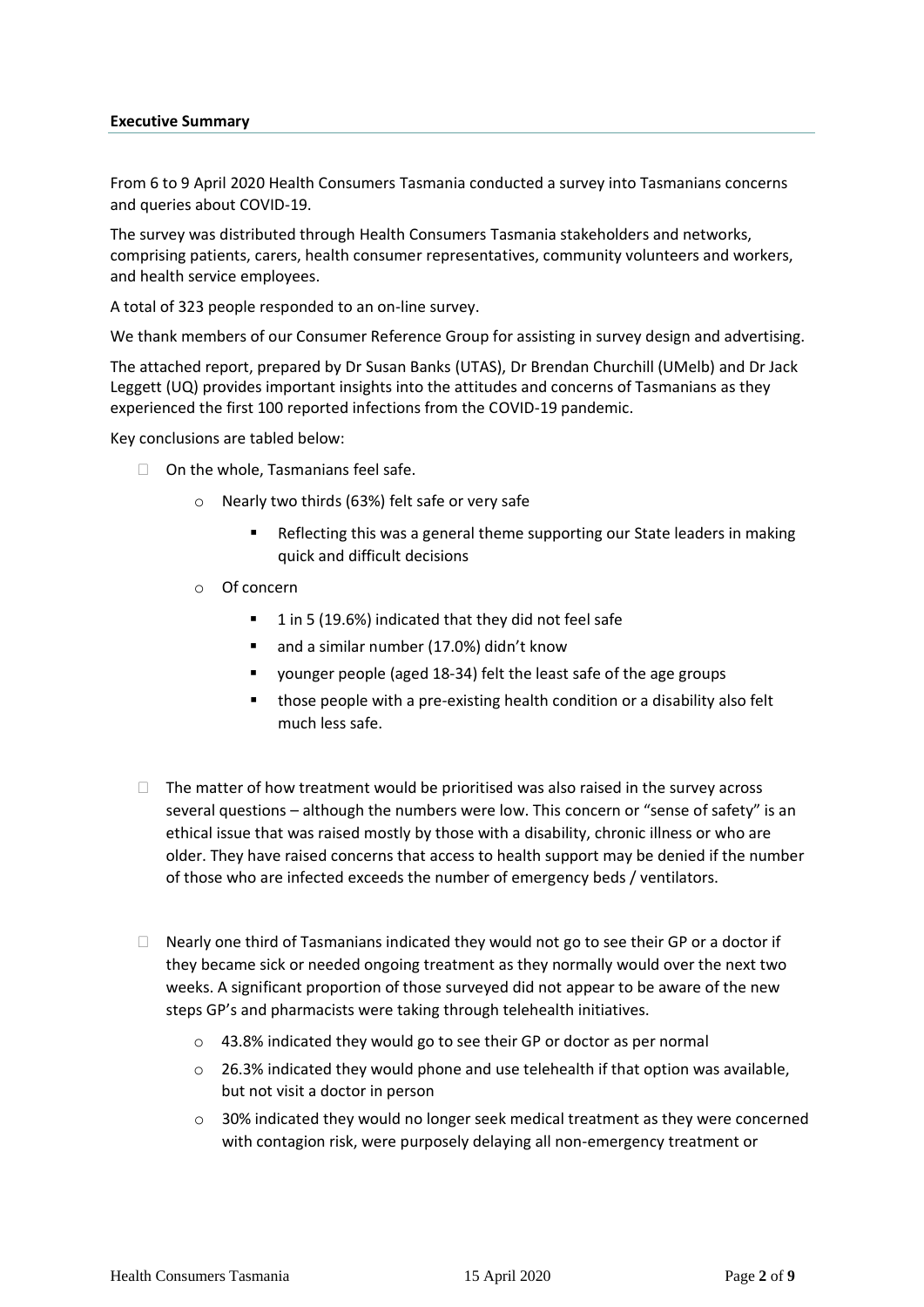thought they were doing the right thing by not overburdening the health system during the pandemic.

 $\Box$  There appears to be a high number of Tasmania's (17%) who are now being left behind without access to medications, doctors and carers. The reasons given relate mostly to elective surgery cancellations or now not being able to access specialists.

People with a disability and those with a chronic condition were more worried about access to health care services than were non-disabled people.

- $\Box$  The primary concerns or worries of Tasmanians during this period related to the impact of the virus on their own health "Is this how I'm going to die", the health of others "the NW health outbreak", "community transmission" or on the health system itself "capacity and availability of medicines and health services".
	- o Half of those surveyed (50%) indicated their primary concern was that they would catch the virus, someone they loved would catch the virus or were worried that the health system would not cope – considered the *direct health impact* of the coronavirus on Tasmania.
		- Peoples concern about catching the virus themselves (15.4%) was less than their concern that someone else may catch it
		- 27% indicated they were concerned for others ie someone they knew, elderly parents, children etc (14.1%) would catch the virus, or their fellow Tasmanians (12.9%)
	- $\circ$  Other concerns related to the pending Easter lockdown (13.3%), other people breaking the isolation rules (9.8%), the economy or their own finances (8%) and the ability for their existing day to day health concerns being met during the coronavirus (7.9%).
- $\Box$  People with a disability and those with one or more health conditions wanted more information about how Covid-19 can be caught, spread and test procedures which includes how to stay safe. This finding would also relate to carers of patients also.

There were also significant information requests through this survey around

- $\circ$  the Government's current testing regime, the availability of testing and what does this mean for potential community transmission rates
- o the number of people who have been tested and the number of positive cases within localised areas
- $\circ$  having a deeper understanding about what the future might hold, having access to information about possible scenario options that may emerge and the different responses that could be adopted.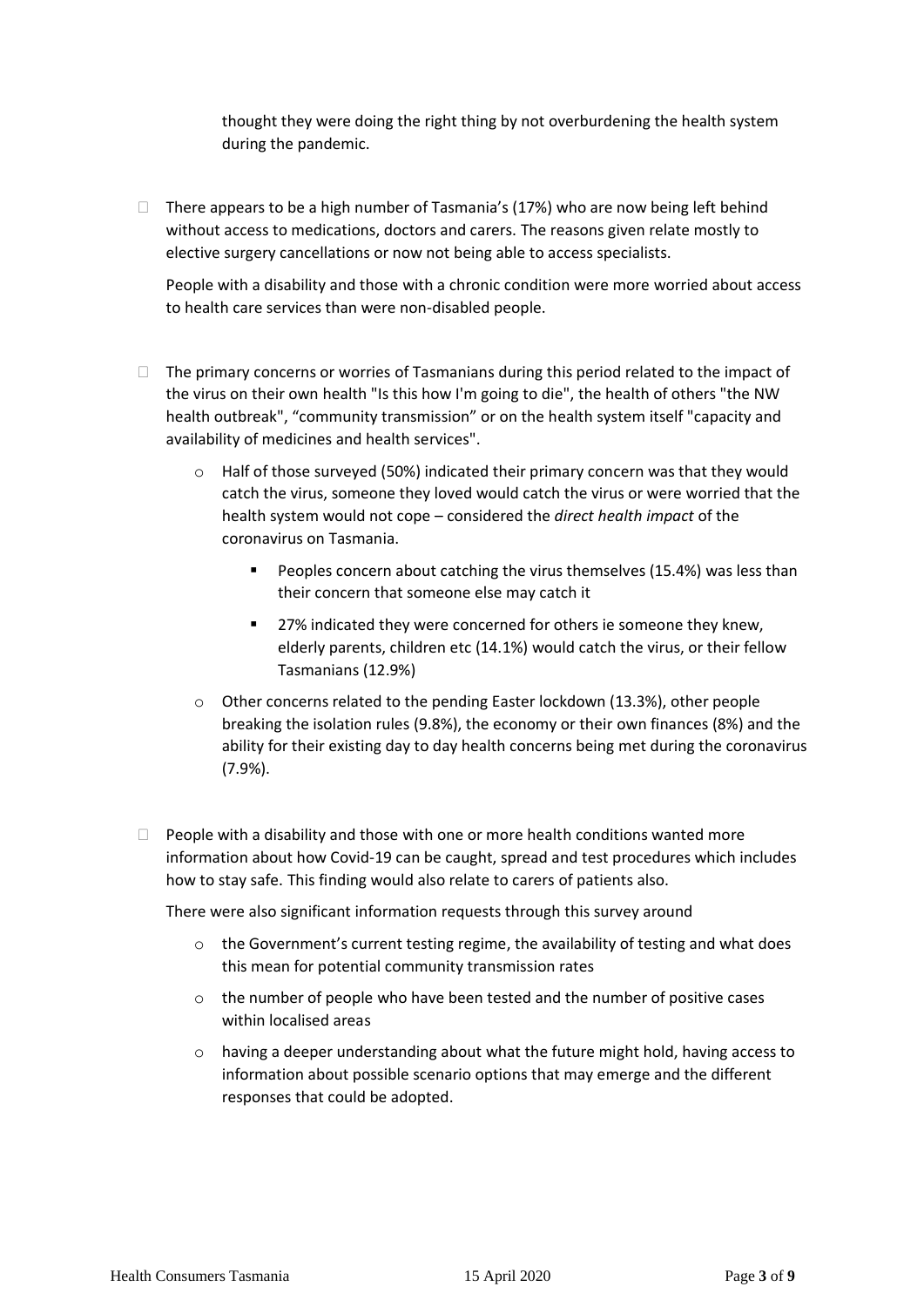Despite most people indicating they feel safe or very safe, there is still a high number of those in our community who don't feel safe - one in five – and a similar number are not sure.

Reasons given for not feeling safe range from:

## • *Every-one is at risk of infection*

"I don't want to leave my house but I have to get groceries. I am terrified I will get sick, shops are crowded"

"very contagious virus and not enough testing"

"Only feel safe at home" or ""no one is safe or immune"

## • *Concerned about other people behaviour*

"people breaking rule"

"with contact with 20 plus adults at work every day. I am not content that many of my colleagues are taking isolation orders seriously. One attends church, one has play dates with friends and their kids"

## • *Personal risk of infection*

"I am 36 weeks pregnant and my pregnancy is high risk, the added worry of becoming infected with coronavirus coupled with an upcoming necessary caesarean is creating a lot of anxiety"

"catching it I have asthma",

"compromised immune system but still need to go to appointments/chemist etc"

#### • *Other comments*

"because I live in an area where there are a large number of virus cases where the source in not able to be tracked"

"waiting for more information to come in on community transmission rates"

"I don't feel like I have all the information"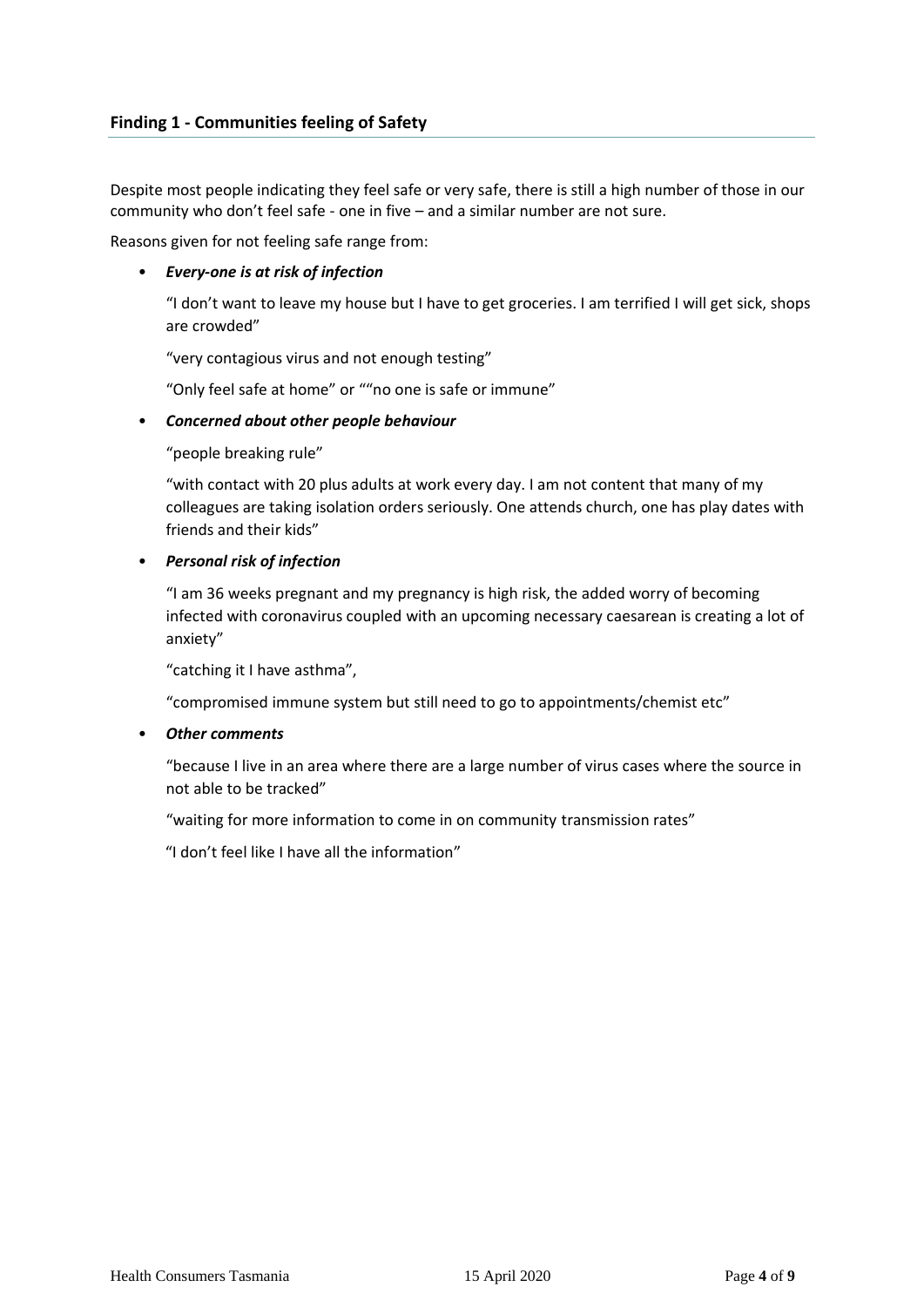## **Finding 2 - Visiting a GP or Doctor over the next two weeks**

Over half those surveyed (56.2%) would change their behaviour regarding seeking medical treatments as they would normally do. A quarter would phone first and utilise telehealth services whilst just under a third would delay or not visit their GP or doctor.

Reasons given for not seeing a GP or doctor ranged from:

#### • *Concerned about the risk of infection*

"I don't want to take any chances"

"It's too risky and my doctor didn't really listen to my concerns about my mental health"

"because I don't want to get sick"

"too high a risk" and "is it safe"

"no, I support social distancing and avoiding public places"

"I am currently avoiding making doctors appointments for unrelated matters as I am concerned about being infected in the waiting room"

#### • *Putting off minor / less serious matters*

"not unless absolutely almost life threatening"

"I am over-due for non-urgent treatment of an ongoing condition – but prefer to avoid the LGH at the moment"

#### • *Not wanting to over burden the health system*

"worried about taking a spot of someone who is ill, worried about being in an area with unwell people"

"trying to keep away to free them up and stay safe", "wouldn't want to take time away from people who might need it"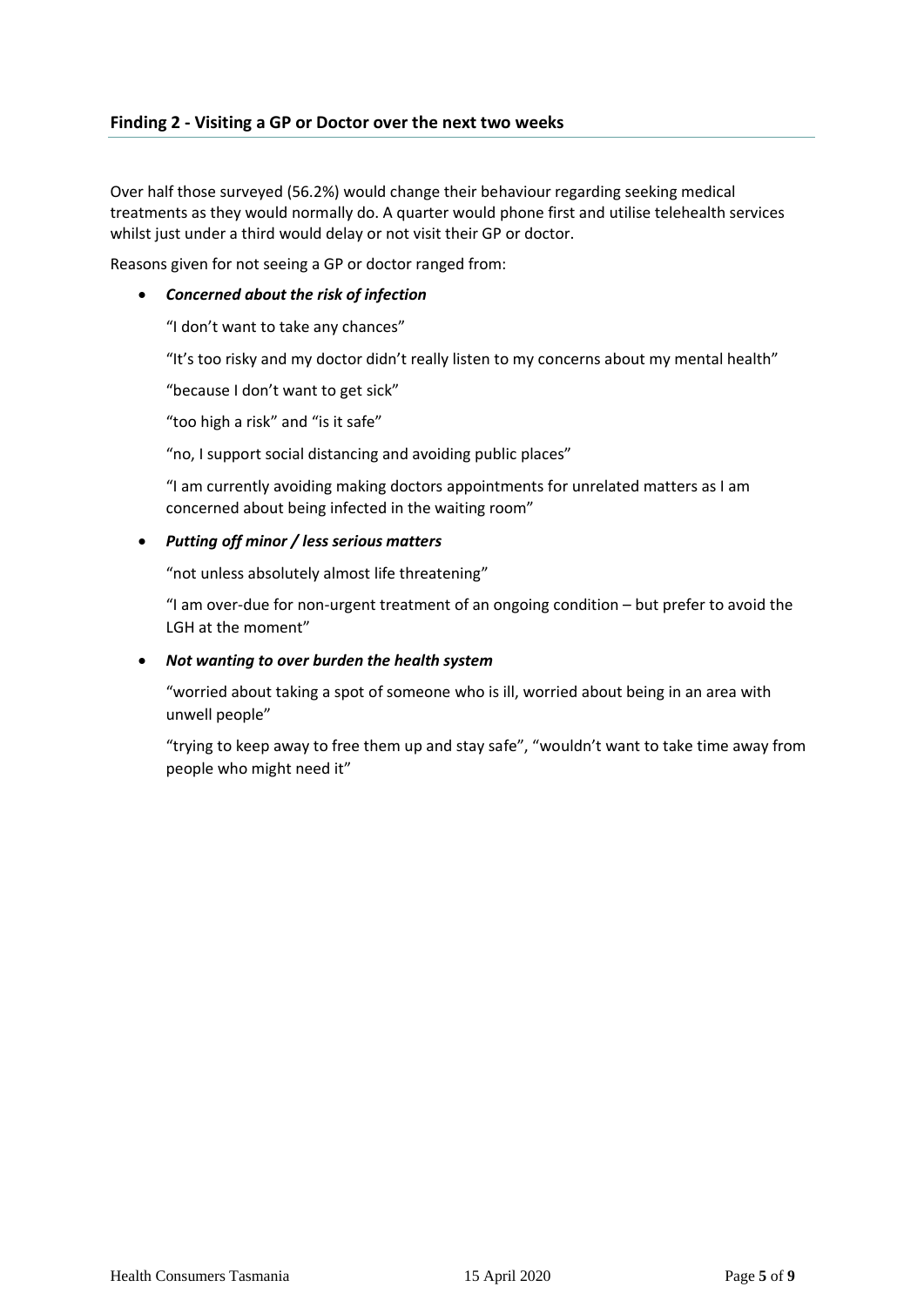## **Finding 3 - Access to medications, doctors or carers.**

Approximately one in six people (17.0%) cannot access medications, doctors or carers at the moment.

Reasons given relate to:

#### • *Services full, closed or cancelled*

"elective surgy cancelled, I was being checked for cancer regularly"

"My son has had surgery cancelled. My son is not able to see his Paediatrician in person"

"Doctor not available for anything other than emergency"

"my mum's doctor is only doing on-line consults. She is 86 and needs both flu and pneumonia vacs", "knee replacements cancelled"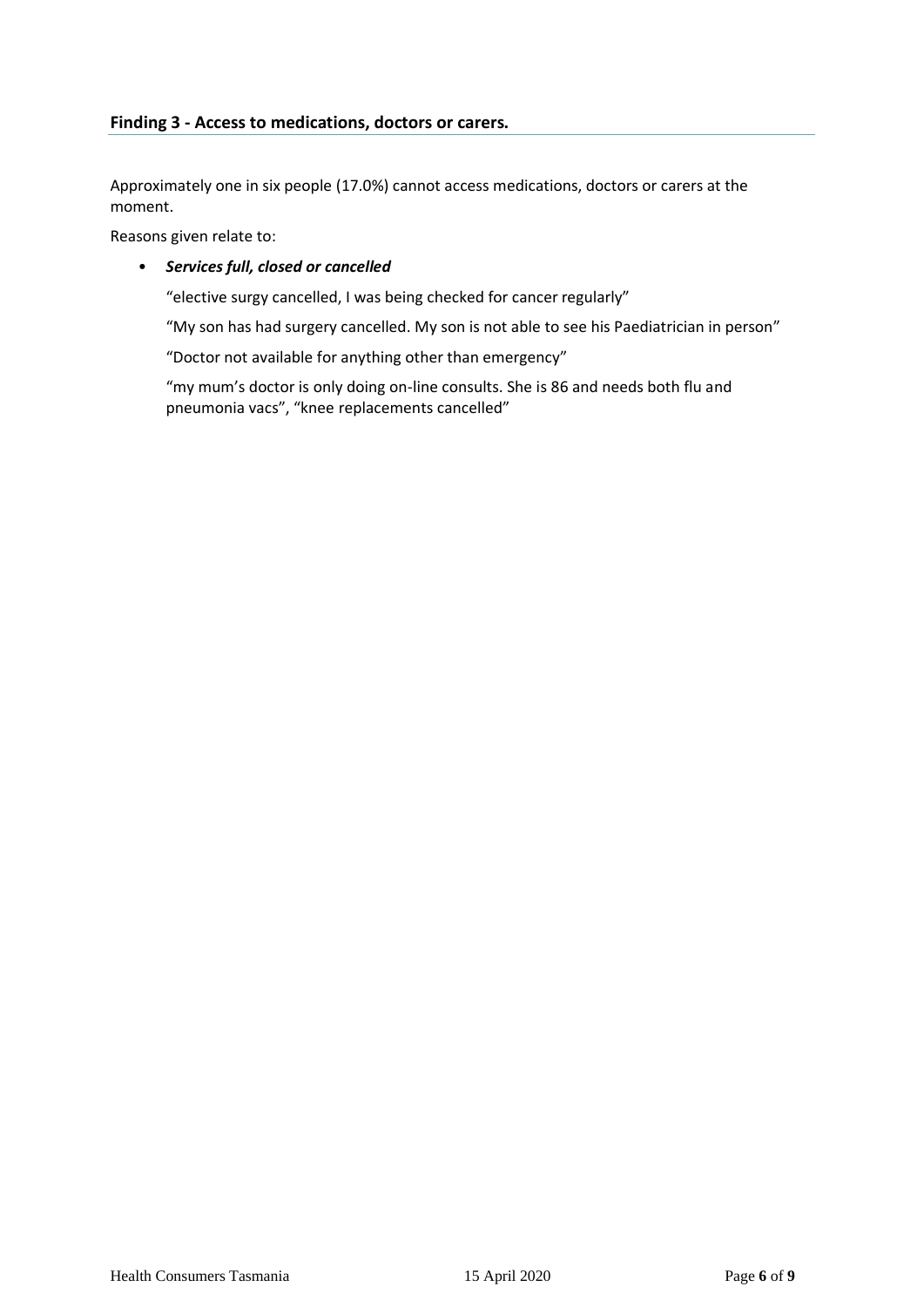### **Finding 4 - major concerns the community have regarding coronavirus**

Half of those surveyed (50%) indicated their primary concern was that they would catch the virus, someone they loved would catch the virus or were worried that the health system would not cope as a result of the virus.

Reasons given relate to:

#### • *Catching the virus*

keeping my family safe"

"catching the virus" and "that people I love will die"

"my elderly mothers health"

"vulnerable parents and how we interact with them"

"poor availability of PPE's for medical staff"

"concerns our hospitals won't cope"

"I don't want the virus to spread to my home or community"

"what do I do if something happens to my elderly people in Victoria"

"the fact that it is in our hospitals"

"catching it and dying"

"will I be judged as not a worthy life to save in a pandemic because I live with a disability"

"what do we do if one of us gets it but not the other"

"being exposed as an essential worker",

• *Lockdown / isolation*

"everyone's mental health"

"mixed messages"

"that I can't meet friends",

"the lack of support for our most vulnerable (carers, disabled, aged)"

"keeping the elderly home"

"that I cannot get to the state where my family lives"

"lack of healthy distractions"

• *Behaviour of others*

"people with symptoms not adhering to self-isolation"

"too much people movement"

"apathy of some people"

"unnecessary stores still being open so people are still basically ignoring the essential outings only advice"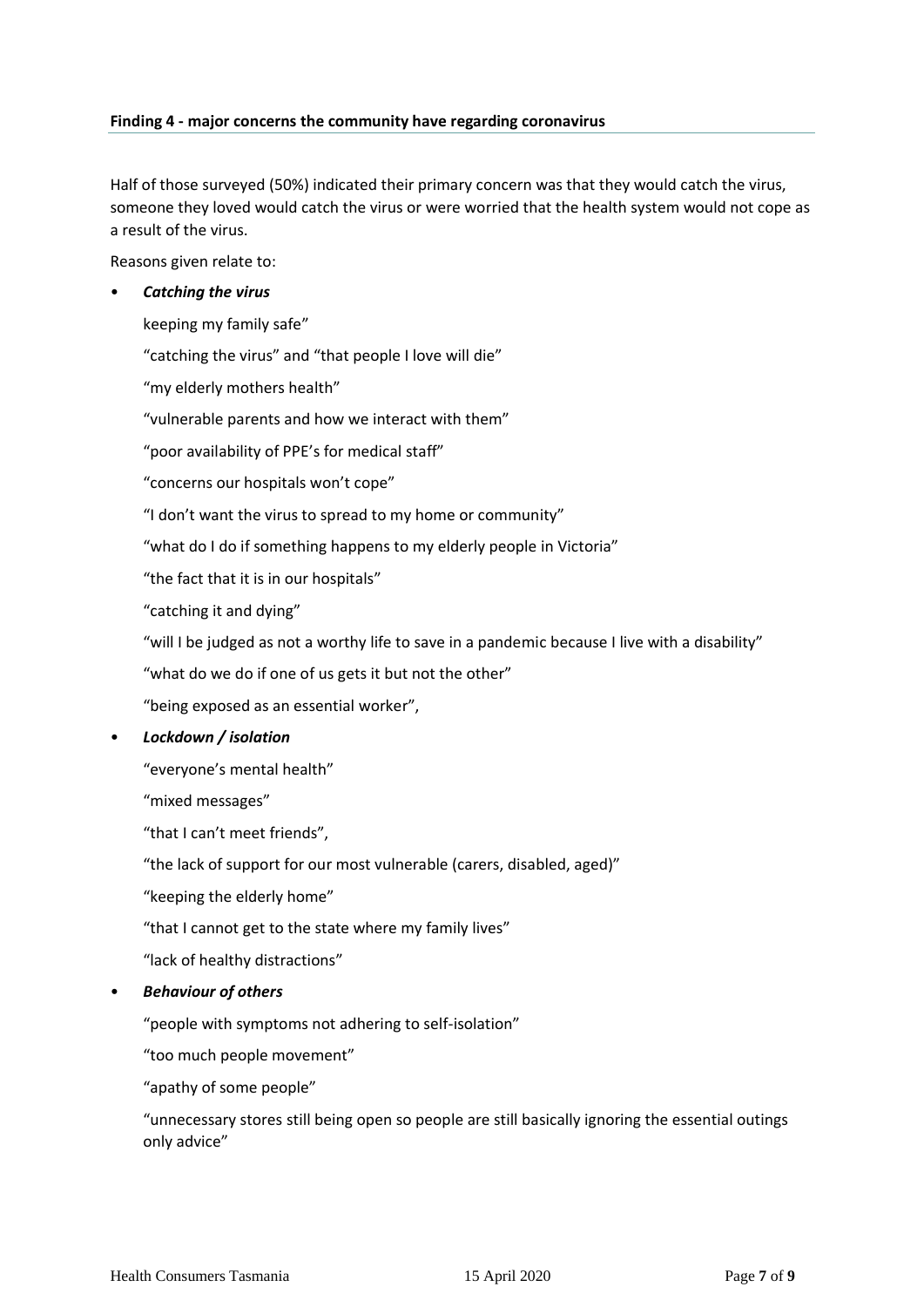"I am anxious that my elderly mother won't stay in the house. She continues to go and buy paper and won't accept help"

## • *Finance and economy*

"income and supporting my family"

"job security"

"the short and long-term impacts of this on Tasmania and the world", "having been shut down….no income don't qualify"

## • *Access to health services for non-Covid-19 causes*

"continuing access to food and medications over coming months"

"the hospitals will become infected"

"withdrawal of health services from people with chronic health conditions"

## • *The future*

"life post lockdown"

"the lasting effect on people's mental health and wellbeing"

"how long will this last"

"the length of time to eradicate the virus"

"lack of a cure/immunisation"

"can the testing regime be expanded",